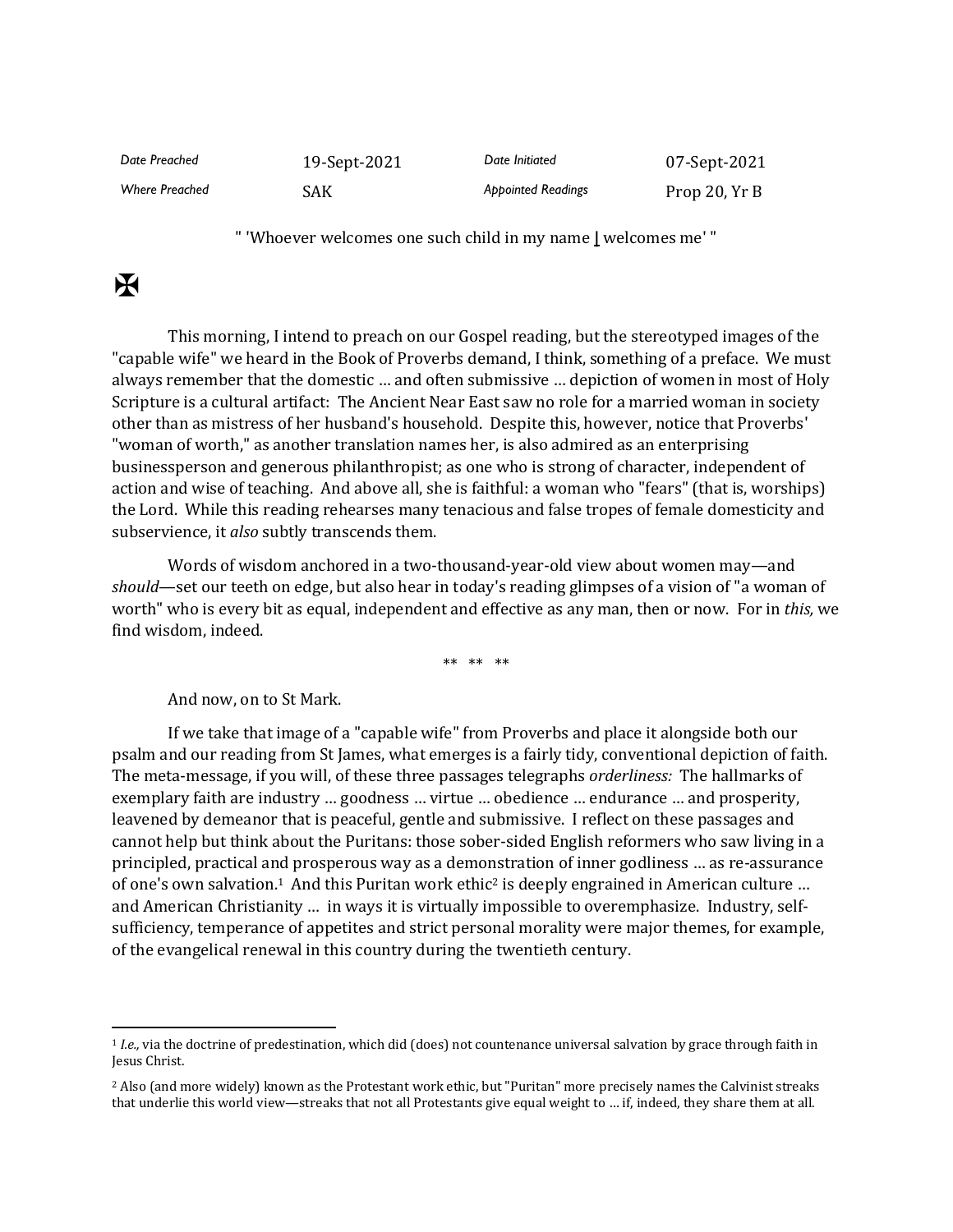Now, don't get me wrong: Living with moral integrity and contributing to society *are* important aspects of Christian faith. But they are not the last word on the matter … for when we turn to the words Jesus says this morning, He *goes in an entirely opposite direction*. His disciples have been arguing about how God measures Christian greatness. <sup>3</sup> Their insecure bickering indicates, I think, a desire for some sort of divine checklist of Christian virtues: an insider's guide— "Ten Secrets to Heavenly Success Every Christian Must Know!"

But Jesus deftly parries the entire premise of their argument. Greatness—who is the *best* … or the *most* … or the *highest*—is not Jesus' measuring stick. In our so-responsible … very *adult* … lives, we make plans, achieve outcomes and take pride in what we've accomplished. We strive and compete; we receive status and win recognition. But Jesus turns this all on its head, as He takes a little child in His arms as the model for true faith. A child knows nothing of greatness … but is simple … guileless … inquisitive … eager … energetic … adaptable … teachable … impressionable … joyful … innocent. A child makes her needs known, but when they've been satisfied, she does not pile up more, merely for the sake of having it or as a hedge against the future. A child lacks any preset agenda or prejudice. A child seeks love … but not glory. This, says Jesus, *this* is the image of faith we must follow. A faith that is heartfelt and exuberant; a faith that can pretend and imagine and improvise; a faith that doesn't keep score or get all hung up on interpreting the rules, but that runs and climbs and laughs, all for the very *joy* of it. In short, a faith that *plays* … that plays like a child.

And what holds for us individually also hold for us collectively, as God's family, the Church. Being a faithful parish should *look like play*. Let's call it *godly* play.<sup>4</sup>

- A playful parish serves at a soup kitchen in Torrington and makes thousands of colorful hard-boiled eggs for homeless people on Valentine's Day—not only to feed people, but also to hug them.
- A child-like parish revels in making and hearing beautiful music … because in it, we feel the gentle tickle of God.
- A joyful parish rakes leaves on Fall Clean-up Day and climbs too-tall ladders to veil the Cross at Lent. It schleps furniture at the Tag Sale, decorates for the Bazaar and ties Christmas trees to car roofs … all the while playing 'follow the leader' with the Holy Spirit.
- The child-church Jesus calls us to be is potluck suppers ... and Shrove Tuesday pancakes … and Veterans' Day luncheons.
- A parish that loves like a child brings a flower to those who are homebound … offers a ride to those who cannot drive … and visits or sends a card to those who are lonely or grieving.
- And is any parish *ever* more playful than in the joy, the companionship and the laughter of coffee hour?!

So much more than meetings and budgets and reports, *these* are the activities of a truly faithful parish because through all this play, we both know and serve God: We let down our too-

<sup>3</sup> I use this turn-of-phrase only rhetorically. I do not believe that God does any such thing, and, I think, Jesus basically says as much in His answer, as well.

<sup>4</sup> I am deliberately referencing, here, a wonderful church school curriculum that uses play, experience and storytelling as a way to see and know the presence of God in our lives—to nurture and develop our own spirituality.